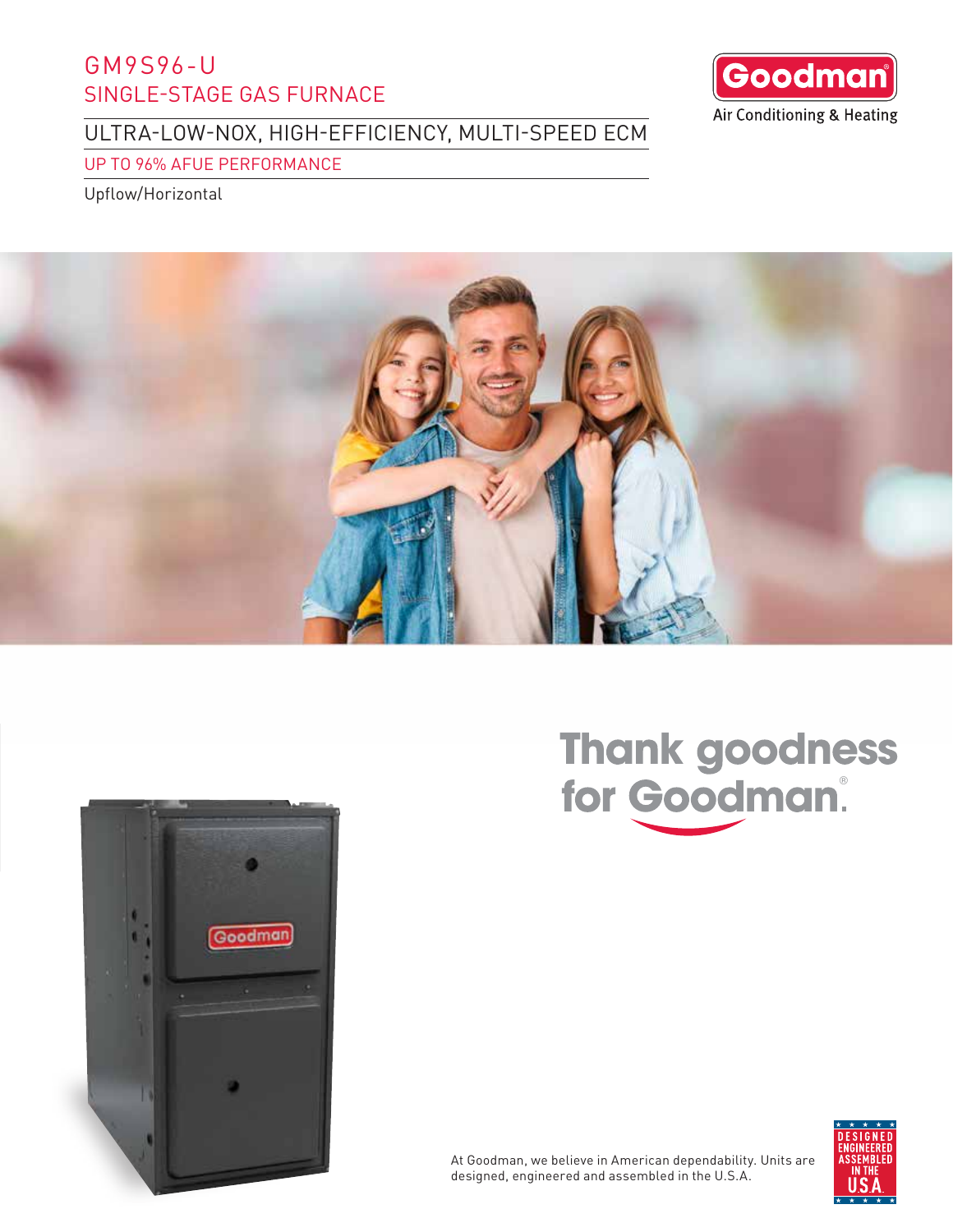Independent, dependable, courteous, prompt, honest, highly-skilled and respectful of you and your home. That's why all the time homeowners say,

"These guys are good – really good."



# Why does Goodman have such a large fan base?

Many of your neighbors may have discovered that a reliable and energy-efficient home comfort system doesn't have to cost a fortune. Goodman<sup>®</sup> brand whole-house systems feature many of the latest and greatest money-saving technology benefits that we can offer. They are designed and engineered to run quietly and pretty much worry-free.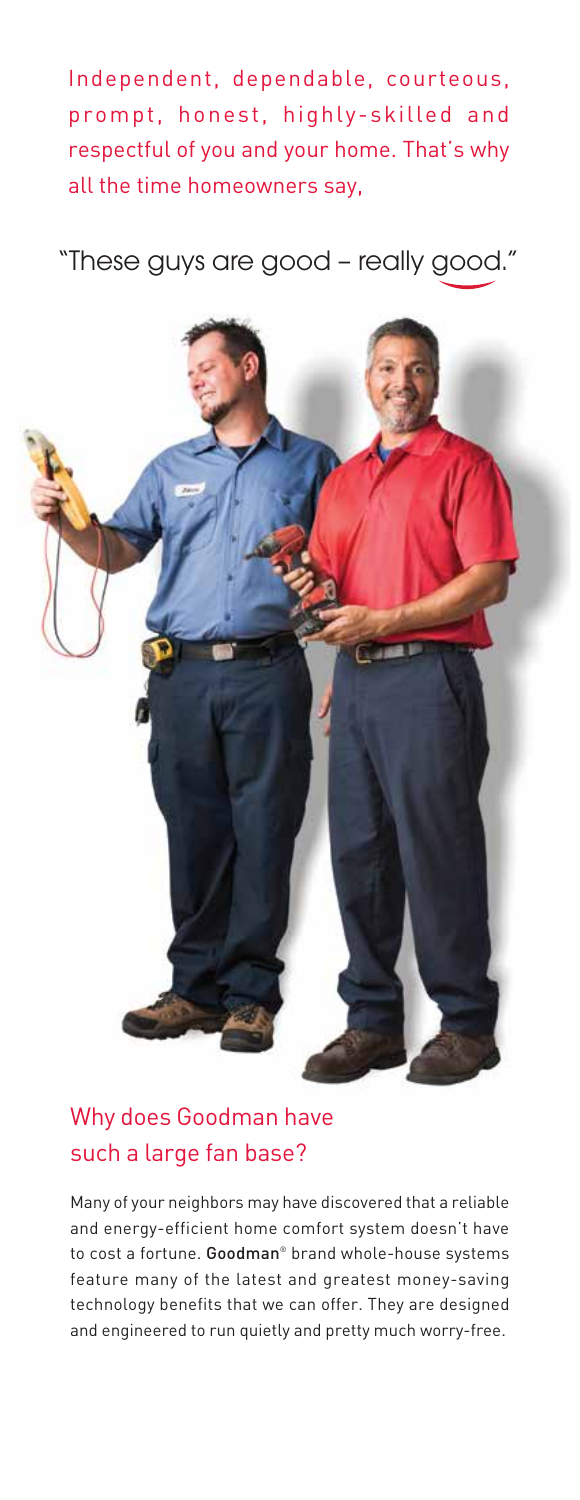

Goodman is one of the biggest names in home heating and energy-efficient home comfort. That's because Goodman lives up to its name in a big way, with time-tested energy-efficient technology, highly-durable materials and spot-on manufacturing. So, no matter where you live or whether your home is small or large, Goodman probably has a gas furnace to help keep your home warm and comfortable.

## Goodman is a brand you can really warm up to.

The best gas furnace is the kind you don't have to think or worry about. It comes on the moment you need it and then runs quietly and efficiently all winter long as needed. The **Goodman**® GM9S96-U is loaded with features designed to provide outstanding performance for years to come. We use advanced techniques and materials so you know the cozy, even heat you feel in every corner of your home is an energy-efficient warming trend that's designed to stay for many years.

# Don't high utility bills make you hot under the collar?

High heating bills burn us up, too. Our complete line of gas furnaces are priced to help add comfort to your budget from a local independent dealer. And that's only the beginning. We want you to smile every time you open your utility bill, so we design into our units proven energyefficient technology.

## Taking pride in our company heritage.

**Goodman** brand heating and cooling systems are designed to provide refreshingly affordable and energyefficient indoor comfort solutions using advanced technology. But the company ultimately adheres to some old-fashioned values too. Goodman believes in the integrity of the American worker. That's why **Goodman** brand heating and cooling systems are designed, engineered and assembled in the United States.

Experience reliable indoor comfort for everyone in your home winter after winter after winter.



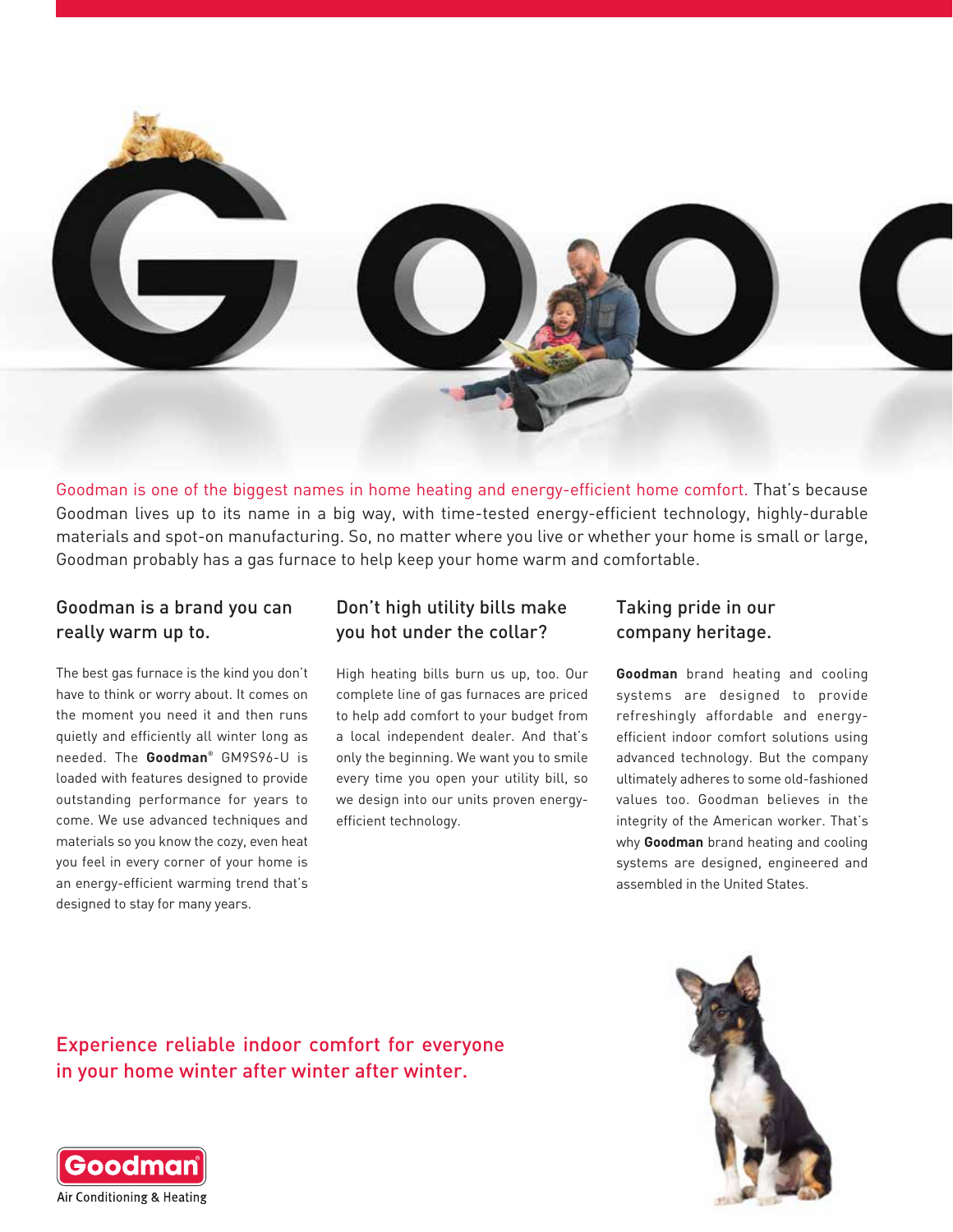

# A LOT GOES INTO EVERY **GOODMAN**® BRAND GM9S96-U GAS FURNACE

#### The art of precision

**Heavy-Duty 439 Stainless-Steel Heat Exchanger –** Distinctive steel construction formed using wrinkle-bend technology results in an extremely durable heat exchanger for reliability and efficiency.

**Stainless-Steel Premix Burner –** Creates an optimal combination of fuel and oxygen resulting in clean combustion with low emissions output.

**Multi-Speed ECM Motor –** Automatically adjusts airflow to match comfort needs, reduces energy consumption and system noise as compared to single-stage motors.

**Durable Silicon Nitride Igniter –**Eliminates the need for an energy-wasting pilot light.

**Up to 96% AFUE –** Nearly all of the energy from the fuel is effectively used to heat the home.

**Sealed Combustion –** Provides quiet, enhanced energy-efficient performance by adding heat to your indoor air, not exchanging it with outdoor air.

**Self-Diagnostic Pre-Programmed Control Board –** Continuously monitors the system for consistent, reliable operation, stores last diagnostic codes in memory and indicates condition through LED for quick troubleshooting.

**Thermally-Insulated Cabinet –** The fully insulated cabinet means air leakage of less than 2% to maximize the heat transfer efficiency and lower blower noise.

**Complies with California Regulations –**Low NOx emission output. Certified at 3.8 ng/J.

GM9S960403BU GM9S960603BU GM9S960805CU Available Models

# **Thank goodness for Goodman®**

### COMPONENT UPGRADE OFFERS BETTER PERFORMANCE

The stainless steel, tubular primary heat exchanger featured in Goodman brand gas furnaces is likely the most essential component in a gas furnace's performance. This distinctive heat exchanger employs wrinkle-bend technology which was developed to deliver extraordinary durability and long-term reliability.

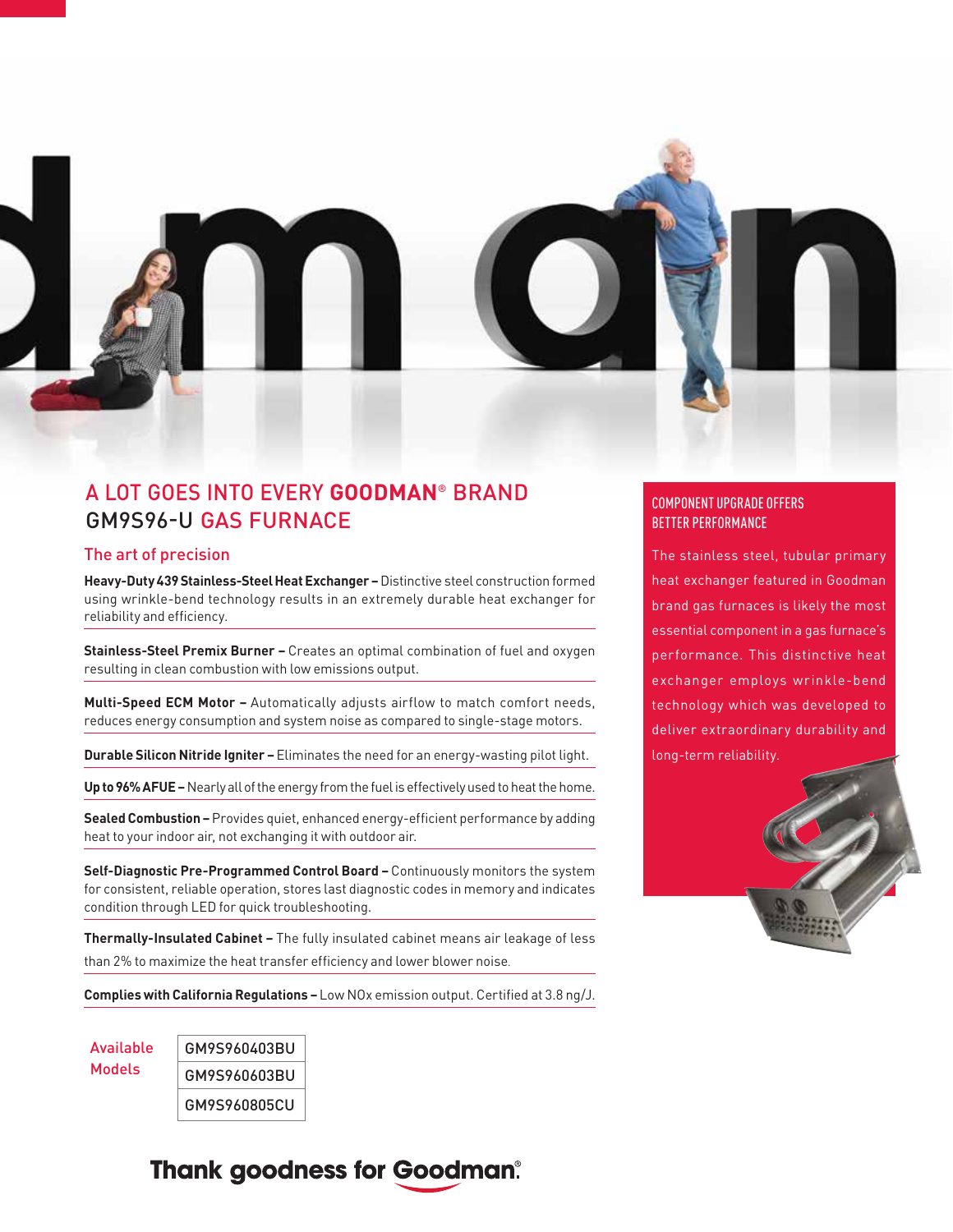

# COUNT ON OUTSTANDING LIMITED WARRANTY\* PROTECTION



Complete warranty details available from your local dealer or at www.goodmanmfg.com. To receive the 10-Year Unit Replacement Limited Warranty, Lifetime Heat Exchanger Limited Warranty (good for as long as you own your home) and 10-Year Parts Limited Warranty, online registration must be completed within 60 days of installation. Online registration is not required in California or Quebec.

#### EXTENDED SERVICE PLANS AVAILABLE

For even greater peace-of-mind, ask your dealer or visit our website at www.goodmanmfg. com for more details about Asure<sup>SM</sup>, an affordable Parts and/or Labor Extended Service Plan for your entire Goodman<sup>®</sup> brand HVAC system.



Ask your dealer for full details.

#### **PERFORMANCE**



The 96% AFUE rating on this gas furnace means that 96 cents of every energy dollar warms your home. The Department of Energy (DOE) established the AFUE (Annual Fuel Utilization Efficiency) system to calculate the annual operating cost of residential gas furnaces.